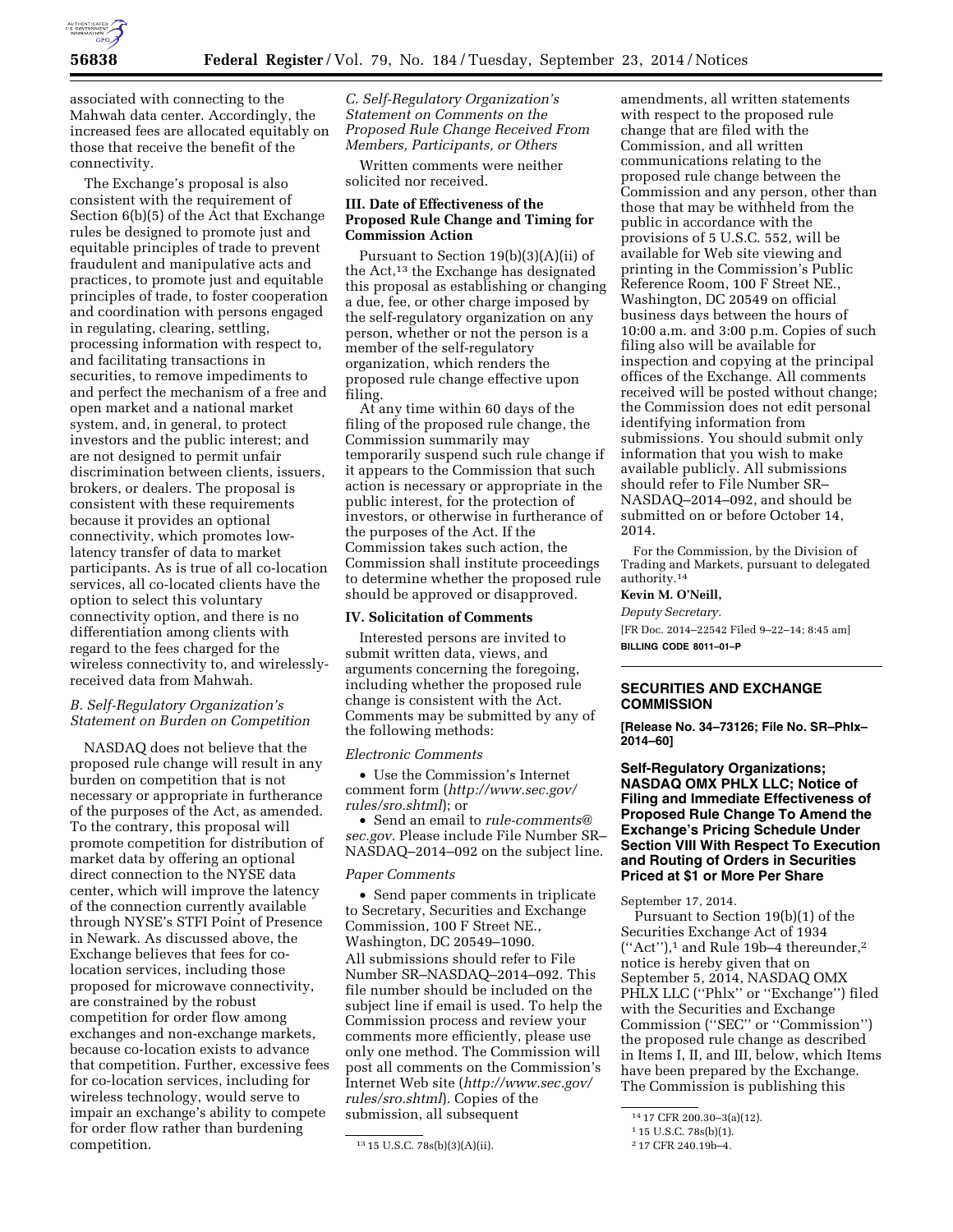notice to solicit comments on the proposed rule change from interested persons.

## **I. Self-Regulatory Organization's Statement of the Terms of Substance of the Proposed Rule Change**

The Exchange proposes to amend the Exchange's Pricing Schedule under Section VIII, entitled ''NASDAQ OMX PSX FEES,'' with respect to execution and routing of orders in securities priced at \$1 or more per share. The Exchange implemented the fees on September 2, 2014.3

The text of the proposed rule change is available on the Exchange's Web site at *[http://](http://nasdaqomxphlx.cchwallstreet.com/)*

*[nasdaqomxphlx.cchwallstreet.com/,](http://nasdaqomxphlx.cchwallstreet.com/)* at the principal office of the Exchange, and at the Commission's Public Reference Room.

## **II. Self-Regulatory Organization's Statement of the Purpose of, and Statutory Basis for, the Proposed Rule Change**

In its filing with the Commission, the Exchange included statements concerning the purpose of and basis for the proposed rule change and discussed any comments it received on the proposed rule change. The text of these statements may be examined at the places specified in Item IV below. The Exchange has prepared summaries, set forth in sections A, B, and C below, of the most significant aspects of such statements.

*A. Self-Regulatory Organization's Statement of the Purpose of, and Statutory Basis for, the Proposed Rule Change* 

#### 1. Purpose

The purpose of the proposed rule change is to amend certain fees for order execution on the NASDAQ OMX PSX System (''PSX'') by member organizations for securities traded at \$1 or more per share. Chapter VIII(a)(1) of the PSX pricing schedule concerns fees assessed for execution of quotes/orders on PSX in securities listed on the Nasdaq Stock Market (''Nasdaq''), securities listed on the New York Stock Exchange (''NYSE'') and securities listed on exchanges other than Nasdaq and NYSE. Under the rule, the Exchange assesses two separate fees of \$0.0026 per share executed for execution of securities that are eligible for routing, and for execution of securities that are

not eligible for routing. The Exchange is proposing to eliminate the current distinction made between orders designated as eligible for routing and those that are not, and rather distinguish the charges assessed based on the venue on which the security is listed. Specifically, the Exchange is proposing to assess a charge of \$0.0024 per share executed in securities listed on NYSE, \$0.0024 per share executed in securities listed on an exchange other than Nasdaq or NYSE, and \$0.0026 per share executed in securities listed on Nasdaq.

The Exchange notes that it historically distinguished the fees it assessed under Chapter VIII(a) by the listing venue of the security executed; however, in an effort to simplify the fee schedule, the Exchange recently consolidated three sections of the rule concerning each of the three types of securities into a single section under Chapter VIII(a)(1) that applies to all three types of securities.4 A consequence of the proposed rule change will be that charges assessed for executions in securities listed on NYSE and securities listed on an exchange other than Nasdaq or NYSE will decrease, without regard to their ability to be routed, and charges assessed for executions in securities listed on Nasdaq will remain unchanged, also without regard to their ability to be routed.

#### 2. Statutory Basis

The Exchange believes that its proposal to amend its Pricing Schedule is consistent with Section 6(b) of the Act<sup>5</sup> in general, and furthers the objectives of Sections 6(b)(4) and (b)(5) of the Act<sup> $6$ </sup> in particular, in that it is an equitable allocation of reasonable fees and other charges among Exchange members and other persons using its facilities, and it does not unfairly discriminate between customers, issuers, brokers or dealers. The proposed changes are reasonable because they reflect a modest decrease in the charges assessed for execution of securities in NYSE-listed and securities listed on an exchange other than Nasdaq or NYSE, and no change in the charge assessed for the execution of orders in securities designated as not eligible for routing in Nasdaq-listed securities. The

proposed changes are consistent with an equitable allocation of fees and are not unfairly discriminatory because they provide incentive to market participants to improve the market in the applicable securities by offering a reduced rate than is currently offered for the execution of securities on PSX. The Exchange makes distinctions in fees and charges based on desire to provide certain incentives to market participants to further provide liquidity to the market weighed against the costs the Exchange incurs in providing such incentives. In the present case, the Exchange is providing incentive to market participants to improve the market in NYSE-listed and securities listed on an exchange other than Nasdaq or NYSE, which is not as robust as the liquidity currently available in Nasdaqlisted securities. Because the market in Nasdaq-listed securities is robust on PSX, the Exchange is maintaining the current charge assessed for executions in Nasdaq-listed securities. Moreover, under the proposed change a member that receives an execution on PSX in a security listed on a venue noted in the amended rule will be assessed the same charge that all other members are assessed for the execution of a security listed on the same venue. For these reasons, the Exchange believes that the proposal is an equitable allocation of fees and is not unfairly discriminatory.

## *B. Self-Regulatory Organization's Statement on Burden on Competition*

The Exchange does not believe that the proposed rule change will impose any burden on competition not necessary or appropriate in furtherance of the purposes of the Act, as amended.7 The Exchange notes that it operates in a highly competitive market in which market participants can readily favor competing venues if they deem fee levels at a particular venue to be excessive, or rebate opportunities available at other venues to be more favorable. In such an environment, the Exchange must continually adjust its fees to remain competitive with other exchanges and with alternative trading systems that have been exempted from compliance with the statutory standards applicable to exchanges. Because competitors are free to modify their own fees in response, and because market participants may readily adjust their order routing practices, the Exchange believes that the degree to which fee changes in this market may impose any burden on competition is extremely limited. In this instance, the reduced charges are intended to provide

<sup>&</sup>lt;sup>3</sup>The proposed rule change was originally filed on August 28, 2014 (Phlx–2014–58). This filing makes a technical correction to the original filing, which was withdrawn concurrently with the submission of this filing.

<sup>4</sup>The Exchange noted at the time that the three sections were largely identical in terms of the categories for which charges are assessed and credits given. Notwithstanding, the Exchange must, from time to time, make distinctions in the fees assessed and credits provided based on type of security traded and the market-improving behavior sought to incentivize. *See* Securities Exchange Act Release No. 72572 (July 9, 2014), 79 FR 41327 (July 15, 2014)(SR–Phlx–2014–43).

<sup>5</sup> 15 U.S.C. 78f(b).

<sup>6</sup> 15 U.S.C. 78f(b)(4) and (5). 7 15 U.S.C. 78f(b)(8).